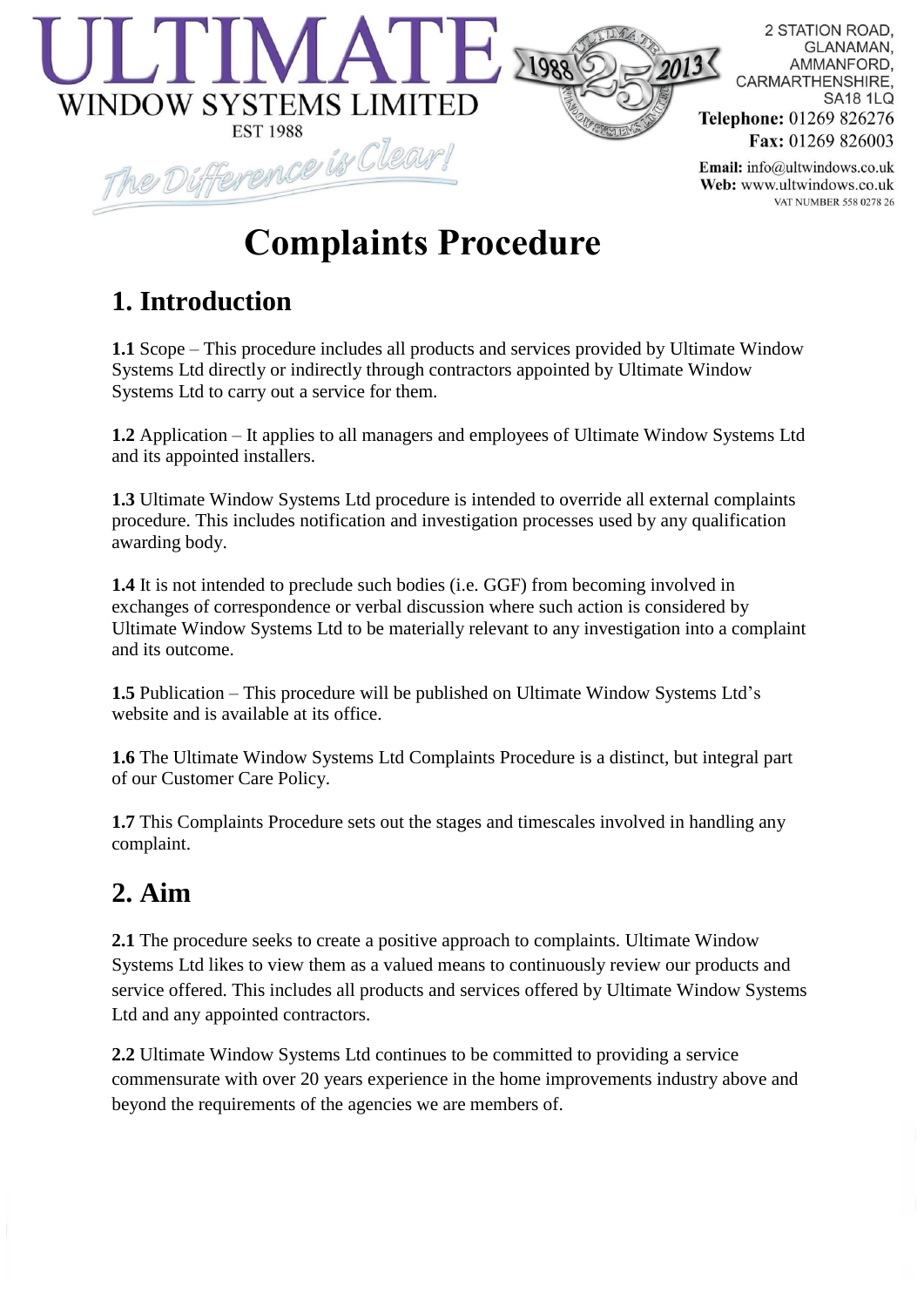### **3. Objectives**

**3.1** Provision of an effective means for customers to comment if they are in any way dissatisfied.

**3.2** All complaints to be deal with in an efficient and courteous manner.

**3.3** To maintain records of complaints made so that regular reviews can be produced for internal monitoring and effecting of services and products.

**3.4** A clearly defined procedure to enable any customer to feel confident in making a complaint and the way that Ultimate Window Systems Ltd will deal with it.

**3.5** Customer Service Administrators have responsibility to ensure complaints are dealt with promptly, efficiently and in a positive manner.

**3.6** Customer Service Manager over-seeing the continued development of staff and ensuring continued improvements in the Service we offer our customers. This includes reporting to colleagues at monthly meetings and reporting any areas of concern for discussion and approval of any suggested improvements.

**3.7** The overall benefits of our complaints procedure are:

- Clear instruction as to how to make a complaint
- What will happen on receipt of a complaint
- What Ultimate Window Systems Ltd's valued customers can expect to happen as a result of a complaint
- What they should do if they are not happy with Ultimate Window Systems Ltd's response.

#### **4. Definition**

**4.1** For the purpose of this procedure a complaint is defined as:

An expression of dissatisfaction by one or more of Ultimate Window Systems Ltd's customers about a lack of action on the part of Ultimate Window Systems Ltd's employees or subcontractors, or about the standard of product or service they have received from Ultimate Window Systems Ltd or its contractors.

**4.2** It is for the customer to decide whether they are expressing dissatisfaction or not. If they are this is classified as a complaint. Some important things to remember are: Reporting a fault or a problem is not necessarily a complaint. This would be considered a request for service. We have a separate procedure for this.

An example of such a fault would be an opening sash on a window not closing correctly. It is understood that in most cases a customer will accept that through use a fault can occur which their guarantee will cover.

**4.3** Complaints can be made to Ultimate Window Systems Ltd using various methods available to them dependant on preference and circumstance. Complaints can be made in writing via e-mail, fax or letter or a visit to Ultimate Window Systems Ltd's office.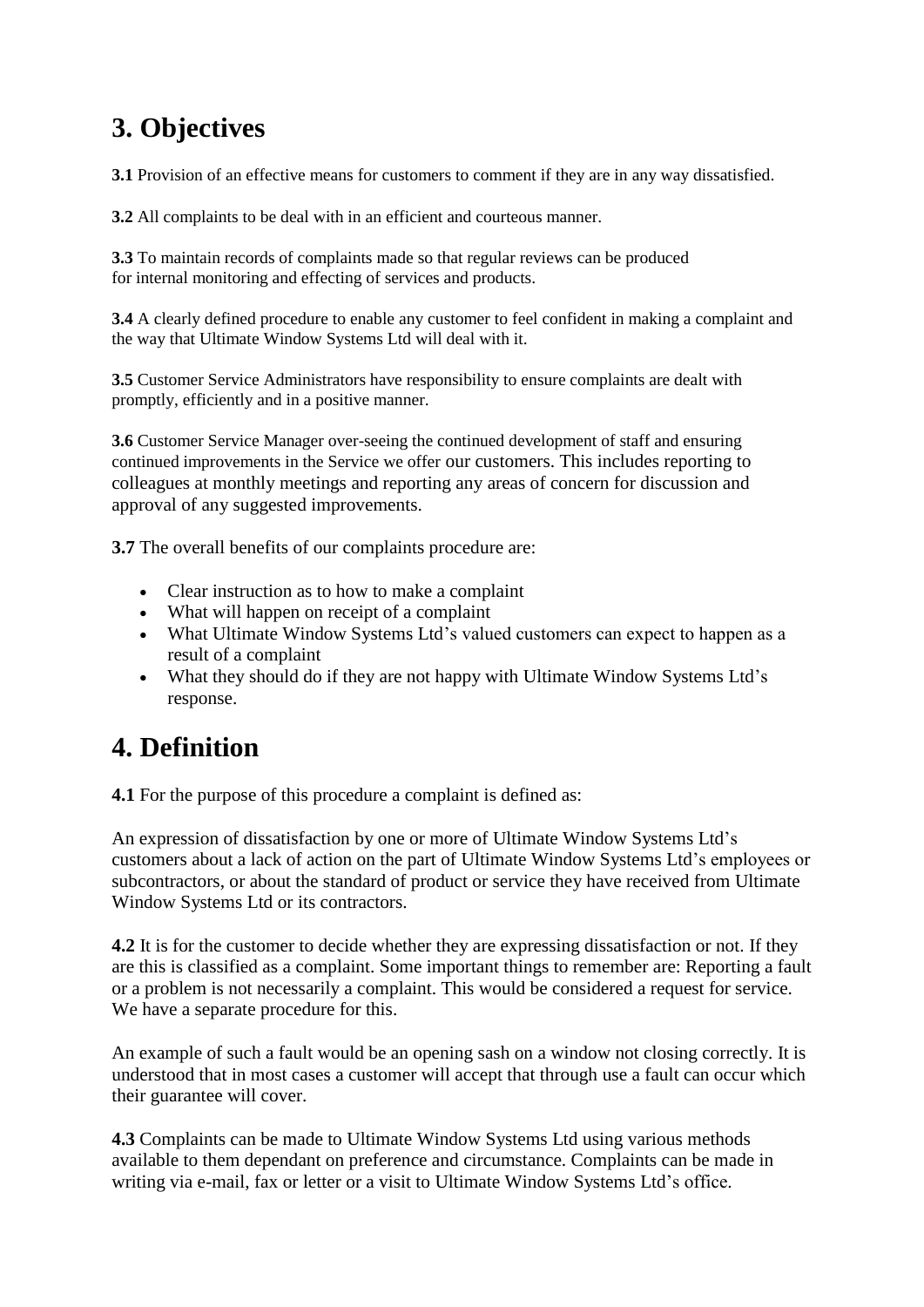### **5. Who can complain?**

**5.1** For the purpose of this procedure a Customer is a Direct Retail Customer of Ultimate Window Systems Ltd or a Developer, Social or Private Landlord. A unique contract reference is issued to Ultimate Window Systems Ltd's customers on confirmation of their contract and should be quoted in all communications (A person who is in receipt of our product or services via a Social or Private Landlord or developer should report any fault or complaint through them using their own complaints procedure).

**5.2** Any customer or someone acting with their authority can use this complaints procedure.

**5.3** Anonymous complaints received by any means mentioned in this procedure will be acted upon at the discretion of Ultimate Window Systems Ltd's Managers with Directors approval.

**5.4** A member of the public who has been directly or indirectly affected by the actions or lack of action by a Ultimate Window Systems Ltd Employee, or Appointed Contractor.

# **6. Equal Opportunities**

All complaints are dealt with equality in line with our equal opportunities policy available on request from our Head Office.

### **7. Consumer Rights**

Our Complaints procedure does not affect a customer's statutory rights as a consumer.

### **8. How to Complain**

**8.1** A customer or their representative (with their specific authority) wishing to make a complaint can do so in person or in writing, (by e-mail, letter or fax). Wherever possible a customer should address it to the department the complaint is in reference to or our Customer Service Manager. Our Chairman, Managing Director, or any other member of the Board will acknowledge and ensure complaints addressed to them are dealt with using the same procedure.

**8.2** A customer who wishes to complain in person can do this by reporting to reception at Ultimate Window Systems Ltd's Office. Wherever possible an immediate informal investigation will be made. The complainant is not guaranteed an interview with any Board Member or Customer Service Manager on their initial visit.

**8.3** A complaint can be made in writing by letter, fax or e-mail to our Office.

**8.4** A member of the public who wishes to make a complaint about any action or lack thereof by Ultimate Window Systems Ltd, its employees or contractors should follow the same procedure 8.1-8.4.